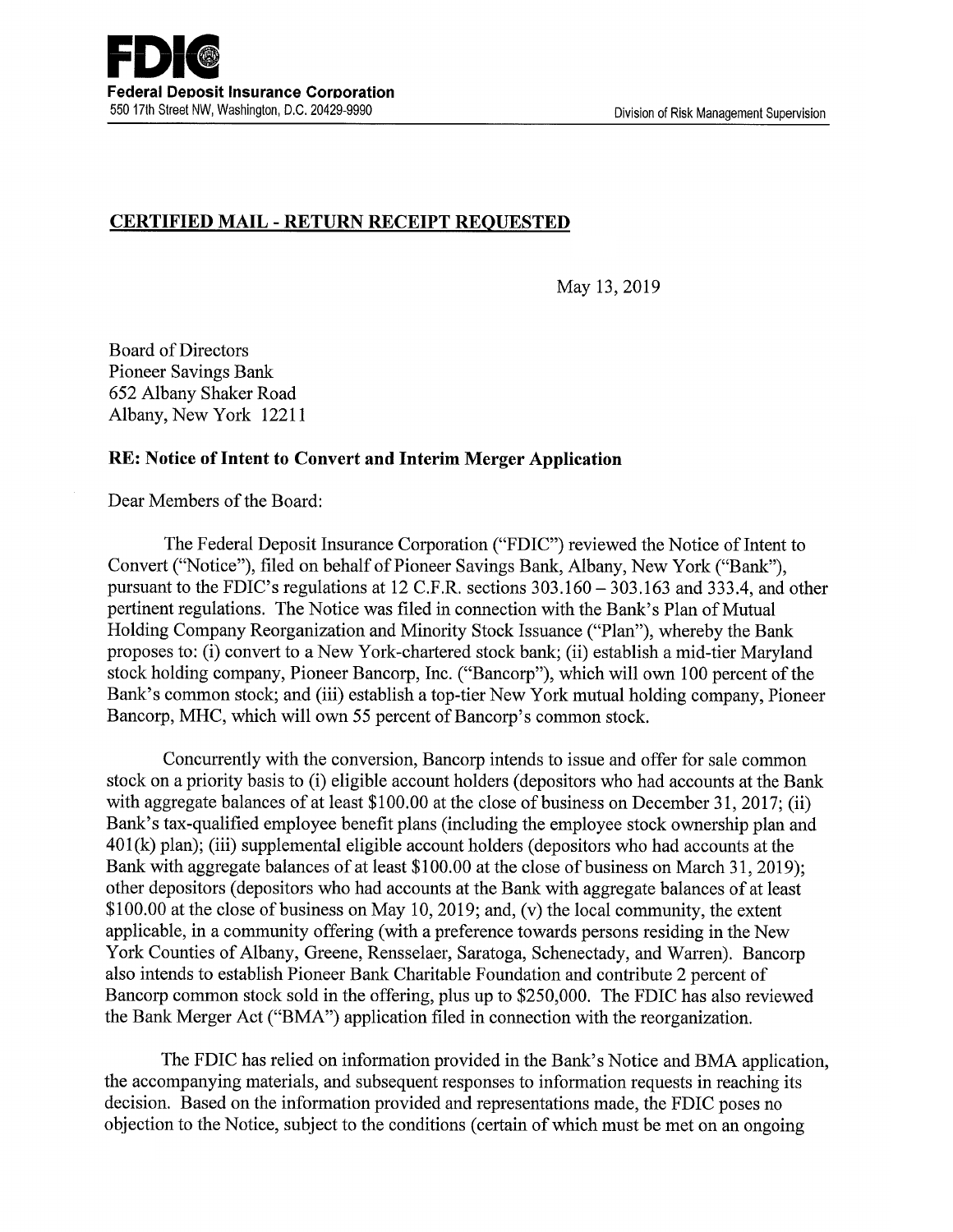Pioneer Savings Bank Albany, New York - 2 -

basis) detailed in the enclosed Order and Basis approving the'BMA application filed in connection with the Notice.

Please provide documentation to the FDIC New York Regional Office (NYRO) to support satisfaction of the conditions in the Order and Basis. Also, please notify the NYRO in writing when the proposed transactions have been consummated. Should you have any questions, contact Case Manager Colum Kilgallen at (917) 320-2742.

If an extension of the time limit in the Order and Basis is required, a letter requesting a specific extension, and the reasons for the extension, should be submitted to Regional Director John F. Vogel at 350 Fifth Avenue, Suite 1200, New York, New York 10118.

Sincerely,

/s/

James C. Watkins Senfor Deputy Director

Enclosure

cc: Thomas L. Amell President and Chief Executive Officer Pioneer Savings Bank 652 Albany Shaker Road Albany, New York 12211

Benjamin Azoff, Esq. Jeffrey M. Cardone, Esq Luse Gorman, PC 5335 Wisconsin Avenue, NW, Suite 780 Washington, D.C. 20015

Linda Lacewell Acting Superintendent of Financial Services New York State Department of Financial Services Department of Financial Institutions One State Street New York, New York 10004-1511

Ivan J. Hurwitz Senior Vice President, Bank Applications Function Federal Reserve Bank of New York 33 Liberty Street New York, New York 10045-0001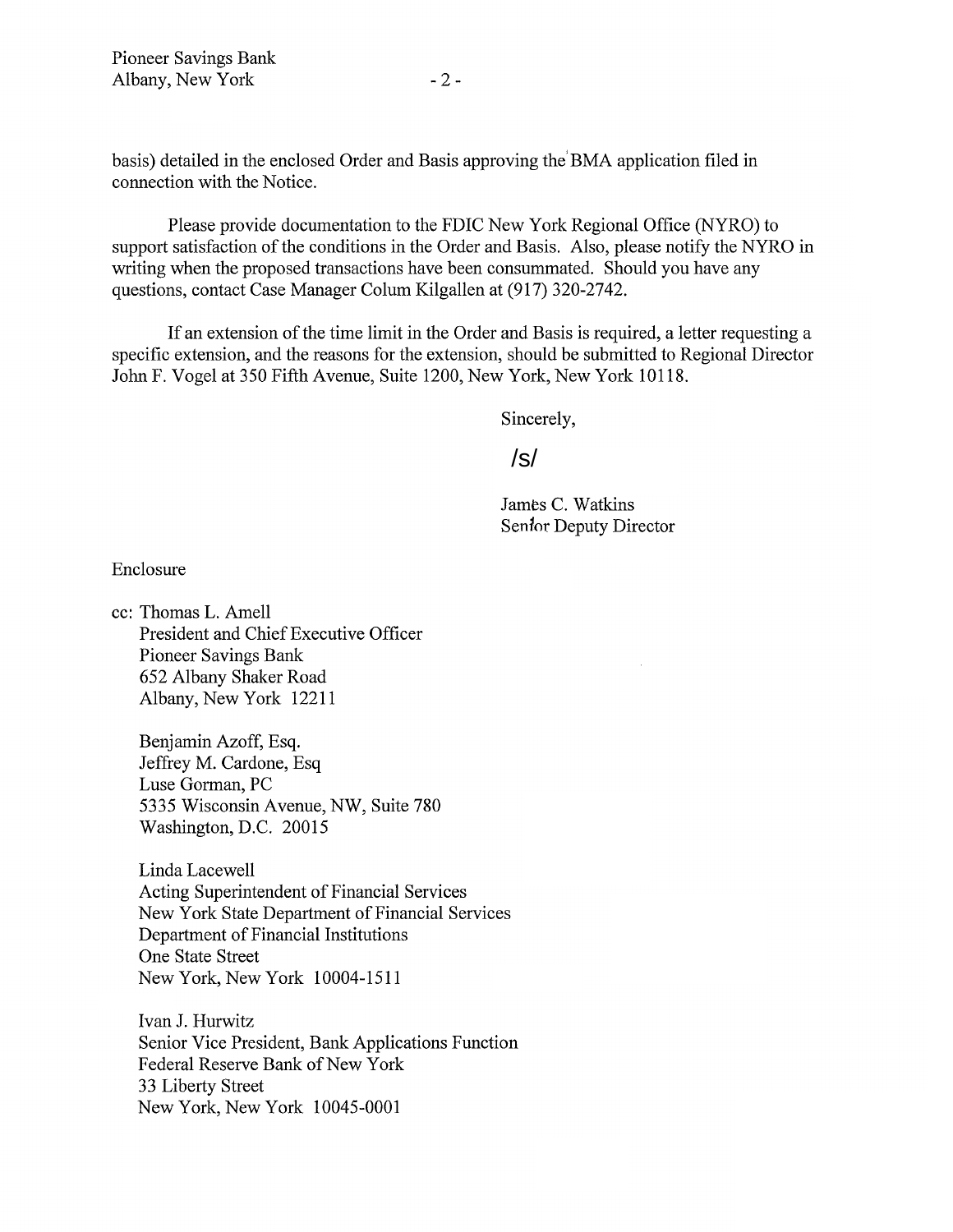### FEDERAL DEPOSIT INSURANCE CORPORATION

Pioneer Savings Bank Albany, Albany County, New York

### Application for Consent to Merge

#### ORDER AND BASIS FOR CORPORATION APPROVAL

Pursuant to Section 18(c) of the Federal Deposit Insurance ("FDI") Act, Pioneer Savings Bank ("Savings Bank"), Albany New York, currently astate-chartered, mutually-owned Deposit Insurance Fund ("DIF") member with total assets of \$1,385,542,000 and total deposits of \$1,247,384,000 as of March 31, 2019, filed an application ("Application") for the FDIC's consent to merge with Pioneer Interim Bank II, Albany, New York, a proposed new interim state-chartered stock savings bank. The Application was filed in conjunction with a Notice of Intent to Convert ("Notice") pursuant to the FDIC's regulations at 12 C.F.R. sections 303.160 – 303.163 and 333.4, and other pertinent regulations.

The proposed transaction is to effect the Savings Bank's reorganization from a mutual savings bank to a mutual holding company pursuant to the Savings Bank's Plan of Mutual Holding Company Reorganization and Minority Stock Issuance (the "Plan of Reorganization"), which, solely to facilitate such an undertaking, provides for the following:

- (i) Savings Bank will organize a New York-chartered interim stock savings bank as a wholly owned subsidiary ("Pioneer Interim Bank I");
- (ii) Pioneer Interim Bank I will organize a New York-chartered interim stock savings bank as a wholly owned subsidiary ("Pioneer Interim Bank II");
- (iii) Pioneer Interim Bank I will organize a Maryland stock corporation to be known as Pioneer Bancorp, Inc. ("Stock Holding Company") as a wholly-owned subsidiary;
- (iv) Savings Bank will convert to stock form by exchanging its mutual savings bank charter for a stock savings bank charter ("Bank") and thereby become Pioneer Bank and Pioneer Interim Bank I will become the wholly-owned subsidiary of the Bank;
- (v) The shares of common stock of Pioneer Interim Bank I will be cancelled, and Pioneer Interim Bank I will exchange its articles of incorporation for New York mutual holding company articles of incorporation to become a New York-chartered mutual holding company to be known as Pioneer Bancorp, MHC ("Mutual Holding Company");
- (vi) Simultaneously with steps (iv) and (v), Pioneer Interim Bank II will merge with and into the Bank ("Interim Merger"), with the Bank as the resulting subsidiary of the Mutual Holding Company, and all of the initially issued stock of the Bank will be transferred to Mutual Holding Company in exchange for membership interests in Mutual Holding Company; and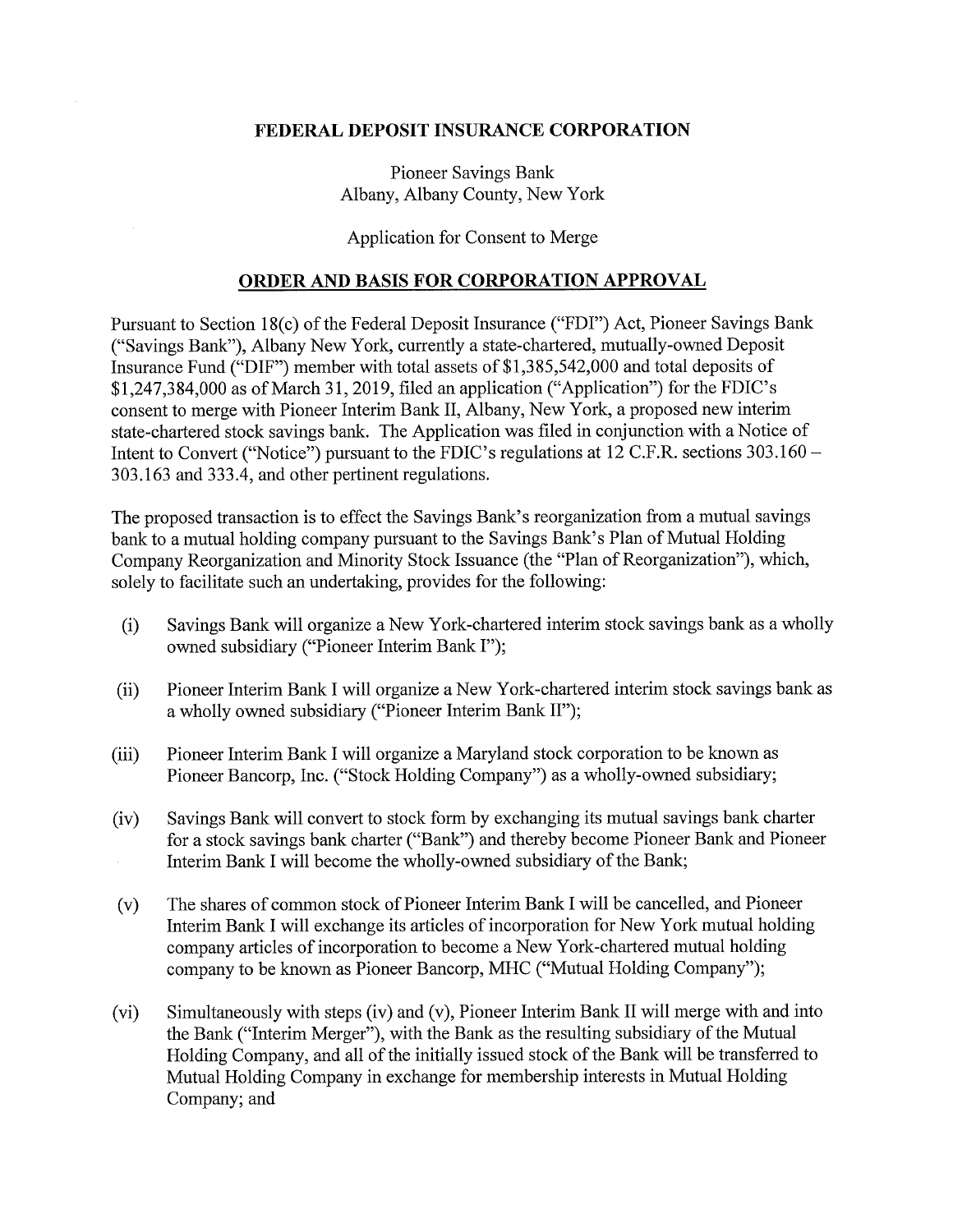Pioneer Savings Bank Order and Basis for Corporation Approval

(vii) Mutual Holding Company will contribute the capital stock of the Bank to Stock Holding Company, and the Bank will become awholly-owned subsidiary of Stock Holding Company.

Upon consummation of the proposed transaction, the deposits of the Bank will be insured by the DIF. The Bank will be a stock bank that is wholly owned by Pioneer Bancorp, Inc., which in turn is majority-owned by Pioneer Bancorp, MHC.

Following the consummation of the proposed transaction, the Bank will operate the same banking business with the same management at the same locations now being served by the Bank, including its main office at 652 Albany Shaker Road, Albany, New York. The proposed transaction will not alter the competitive structure of banking in the market served by the Bank.

Notice of the proposed transaction, in a form approved by the FDIC, has been published pursuant to the FDI Act. A review of available information, including the Community Reinvestment Act (CRA) Statement of the proponent, disclosed no inconsistencies with the purposes of the CRA. The Bank is expected to continue to meet the credit needs of its community, consistent with the safe and sound operation of the institution.

In connection with the Application, the FDIC has taken into consideration the financial and managerial resources and future prospects of the proponent bank and the resultant bank, the convenience and needs of the community to be served, and the effect of the proposed transaction on competition. The FDIC has also taken into consideration the effectiveness of the insured depository institution involved in the proposed transaction in combating money-laundering activities, and the risk posed by the transaction to the stability of the U.S. banking or financial system.

Having found favorably on all statutory factors, the FDIC hereby approves the Application, subject to the following conditions, some of which are continuing in nature:

- The Bank shall provide written evidence that the Plan was approved by the affirmative vote of a majority of the votes eligible to be cast by the Bank's depositors at the special meeting.
- The Bank shall provide written evidence that all necessary final approvals regarding the proposed transactions have been obtained from the appropriate Federal and state authorities.
- Except for the issuance of the Bank's stock to Pioneer Bancorp MHC and the contribution of  $\bullet$ that stock to Pioneer Bancorp, Inc., no shares of the Bank's stock shall be sold, transferred, or otherwise disposed of, to any person (including any Employee Stock Ownership Plan or the Foundation) unless prior notice is provided to, and non-objection is received from, the FDIC New York Regional Director.
- Prior to the sale, transfer or other disposition of any shares of Pioneer Bancorp, Inc. by Pioneer Bancorp MHC, to any person or prior to a conversion of Pioneer Bancorp, MHC, to stock form, the Bank shall provide written notification to the FDIC New York Regional Director and provide the FDIC with copies of all documents filed with the state and Federal banking and/or securities regulators in connection with any such sale, transfer, disposition, or conversion.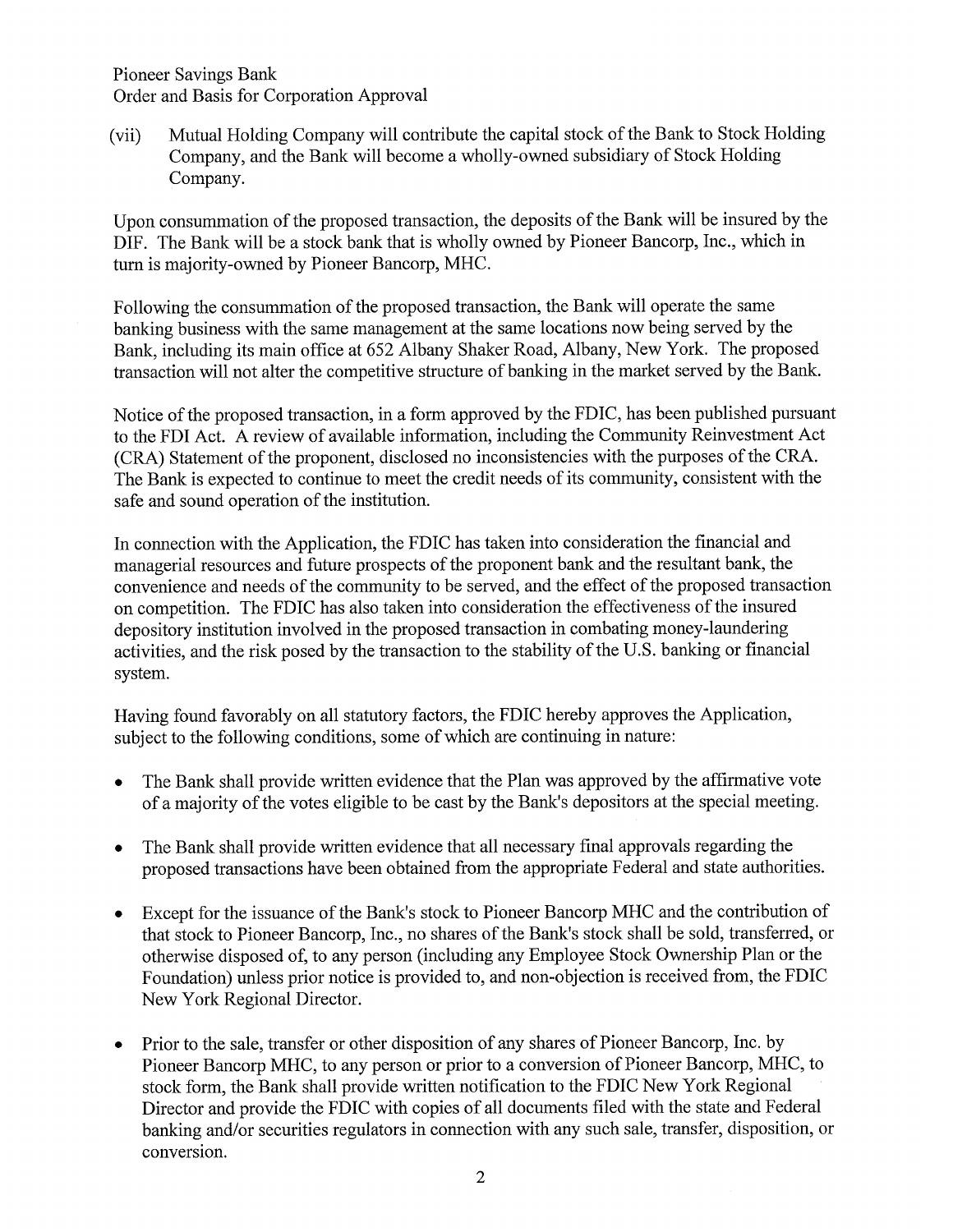- Except as previously disclosed by the Bank to the FDIC, any change in proposed senior  $\bullet$ executive officers or the board of trustees, prior to the consummation of the proposed transactions, will render this approval null and void, unless the Bank provides written notice of the change(s) to, and receives written non-objection from, the FDIC New York Regional Director prior to the consummation of the proposed transactions.
- The Bank shall submit to the New York Regional Director copies of any employment, change in control, or similar compensation arrangements entered into pursuant to its stock purchase agreement with Jaeger and Flynn Associates, Inc. within 60 days of execution.
- During the three year period after the close of the proposed transaction, the Bank shall operate within the parameters set forth in the Business Plan submitted with the Notice (Business Plan) and must provide at least 60 days prior written notice to and receive written non-objection from the FDIC New York Regional Director prior to implementing any proposed material deviation or material change from the Business Plan (including, but not limited to, any merger, acquisition or business combination) involving the Bank.
- The Bank's conversion into a stock bank and merger with Pioneer Interim Bank II shall only be consummated on the same date as the consummation of all of the other steps of the Plan, as proposed in the Notice and Merger Application submitted to the FDIC.
- The Bank shall submit copies of all final disclosure materials to the FDIC's Division of Risk Management Supervision, Accounting and Securities Disclosure Section, 550 17th Street, N.W., Washington, D.C. 20429.
- The Bank shall advise the FDIC of the results of the conversion offering (and the community offering and syndicated offering, as applicable), and deliver an updated appraisal that takes the results of the conversion offering into account; discusses any material events or changes during the subscription period; and explains any securities purchase orders that have been rejected (including the reason(s) for rejection.)
- The Foundation's Board of Directors shall commit to the following:

a. Pioneer Bancorp, Inc. common stock held by the Foundation will be voted in the same ratio as the shares voted on each proposal considered by the shareholders, excluding the shares voted by the MHC;

b. The Foundation will be subject to examination by the FDIC and must comply with all supervisory directives imposed by the FDIC;

c. The Foundation will operate in accordance with written policies adopted by its Board of Directors, including the adoption of a conflict of interest policy acceptable to the FDIC;

d. The Foundation will not engage in self-dealing, and must comply with all laws necessary to maintain its tax-exempt status under the Internal Revenue Code;